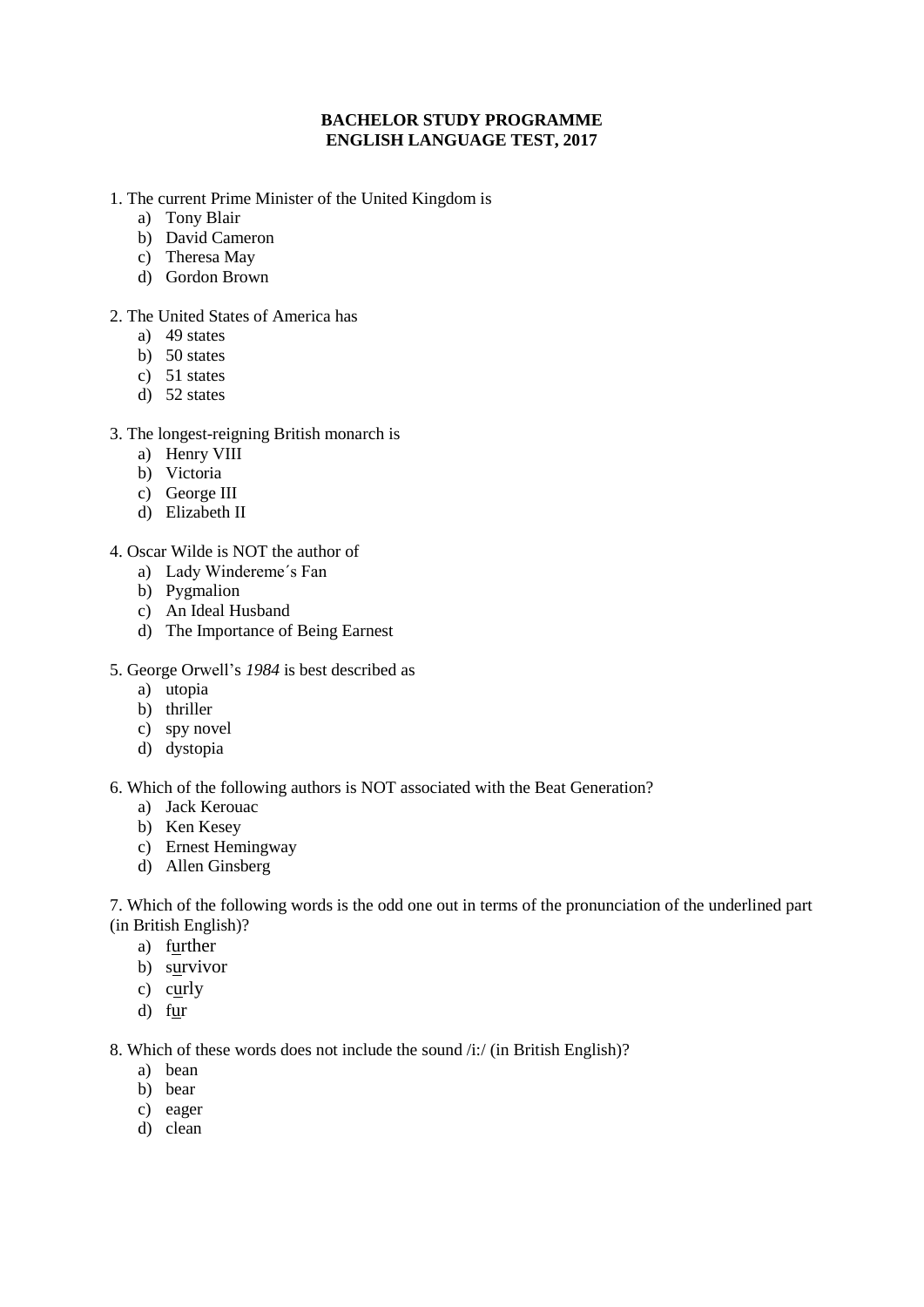9. Which of these words is the odd one out in terms of where the primary stress lies (in British English)?

- a) biology
- b) Japanese
- c) photography
- d) demonstrative

11. Which of the following words is the odd one out in terms of the pronunciation of the sound at the end (in British English)?

- a) pushes
- b) puts
- c) cries
- d) feels

12. Find the word whose underlined part is pronounced differently from the others (in British English).

- a) comfortable
- b) today
- c) onion
- d) colour

### 13. Jane is going on holiday with a couple of friends of \_\_\_.

- a) hers
- b) her's
- c) she's
- d) she
- 14. The furniture in our cottage \_\_\_\_\_\_\_ old-fashioned.
	- a) have been
	- b) were
	- c) is
	- d) are

# 15. I don't know whether \_\_\_ tickets on the Internet.

- a) can you buy
- b) you could buy
- c) can be bought
- d) could you buy
- 16. I wish to make a \_\_\_! This radio I bought last week doesn't work properly.
	- a) complaint
	- b) lament
	- c) claim
	- d) protest

# 17. After I all the work, I watched television.

- a) had finished
- b) had ended
- c) have ended
- d) have finished
- 18. I am not sure \_\_\_\_ the green coat \_\_\_\_.
	- a) whose ... is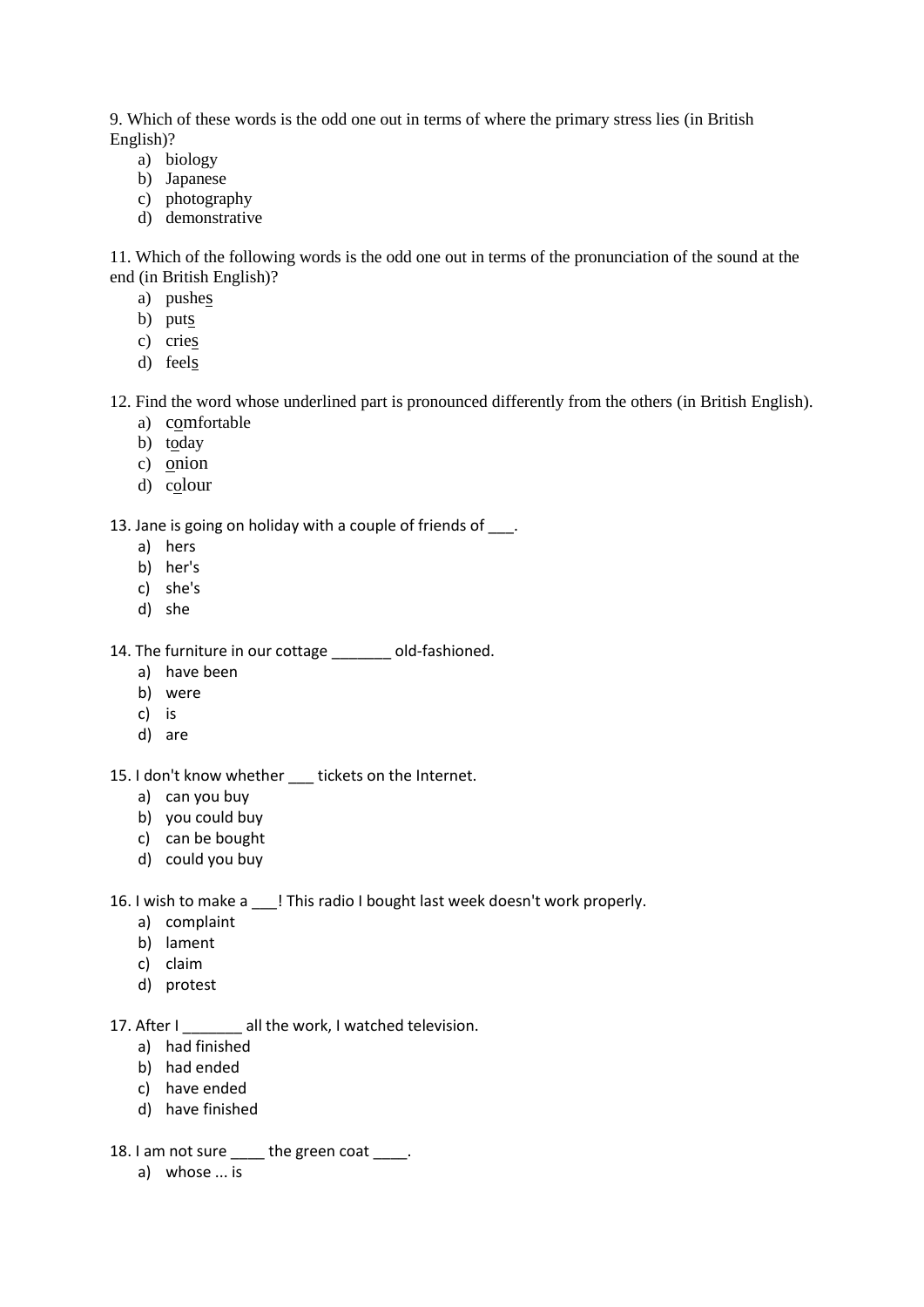- b) who's ... is
- c) whose is ... -
- d) who's ... -

19. In order to \_\_\_ with his studies he worked through the summer.

- a) catch up
- b) take on
- c) take up
- d) catch on

20. We had to sort \_\_\_\_\_\_\_ the mess she left in our house.

- a) out
- b) of
- c) in
- d) by

21. He still loves her, \_\_\_\_\_ that she cheated on him.

- a) in spite
- b) despite the fact
- c) even though
- d) although

22. I don't think there is \_\_\_ on earth who can answer that question.

- a) no one
- b) somebody
- c) any body
- d) anyone

23. Who would like to off the debate?

- a) start
- b) begin
- c) do
- d) grab

24. When her husband died, Mrs Black \_\_\_\_\_ manage on her own.

- a) could not
- b) cannot
- c) will not be able to
- d) isn't allowed to
- 25. Yesterday I \_\_\_\_\_\_\_ and broke my arm.
	- a) felt
	- b) fell
	- c) feel
	- d) fallen

26. So many people go through their lives \_\_\_\_\_\_\_\_ things they \_\_\_\_\_\_\_.

- a) to do ... enjoying
- b) doing ... do not enjoy
- c) doing ... have enjoy
- d) to have ... had enjoyed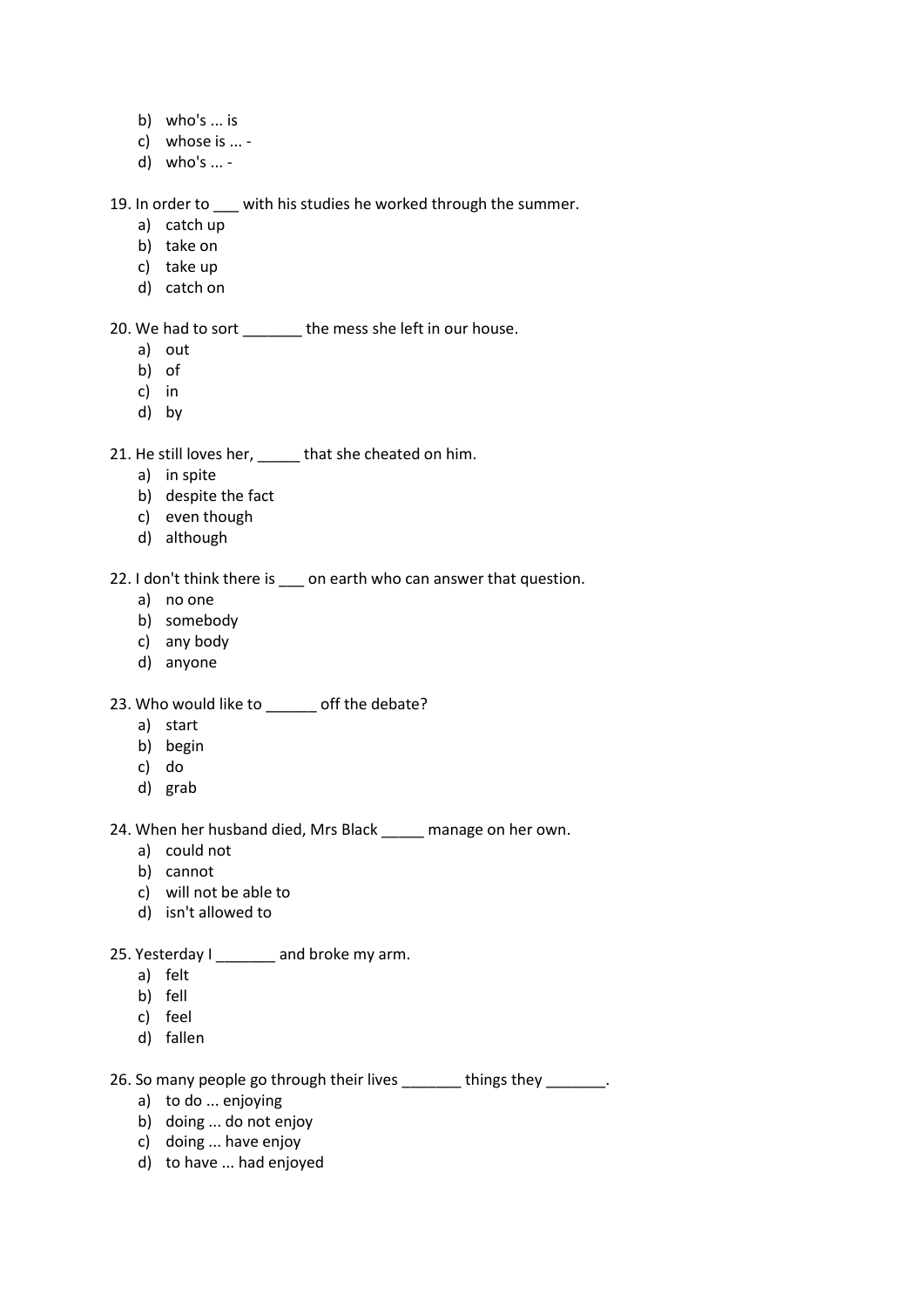- 27. They the entrance fee was free.
	- a) told to me
	- b) said me that
	- c) said me
	- d) told me
- 28. She \_\_\_ ever since she was born.
	- a) is living in Canada
	- b) 's lived in Canada for
	- c) has lived in Canada
	- d) lives in Canada from

29. It would be a serious problem \_\_\_\_\_\_\_ in the office at the time of the explosion.

- a) the machine were
- b) when the machine was
- c) were the machine
- d) while was the machine

30. The GP wrote me a \_\_\_ for a new type of antibiotics.

- a) recipe
- b) receipt
- c) prescription
- d) prescript

31. As it was a sunny day, John suggested  $\qquad \qquad$ .

- a) they went for a swim
- b) them to go swimming
- c) whether to go for swimming
- d) them to swim

#### **Cloze test**

For questions **32-43**, read the text below and decide which of the answers **A, B, C,** or **D** best fits each space.

# **AN ITALIAN VILLAGE IN WALES**

The scenery in North Wales is magnificent and so this area is very popular with tourists. Situated on a dramatic part of the rocky coastline is a village, (32) \_\_\_\_\_ in Britain, called Portmeirion. The dream of the architect Clough Williams-Ellis, its construction began in 1925 and he finally (33) \_\_\_\_ in finishing the  $(34)$  in 1973. The result is a copy of a small, and very beautiful, Italian village.

As you wander down the (35) \_\_\_\_\_\_ path towards the village you can (36) \_\_\_\_\_ the sea through the trees, and there is a marvellous (37) \_\_\_\_ of the whole coastline from the top of the church tower. (38)

\_\_\_\_ the houses, shops and restaurants, there is a luxury hotel, which seems, at (39) \_\_\_\_\_ tide, almost to float on the water.

Most of the houses are (40) \_\_\_\_\_\_ to visitors in the summer months, (41) \_\_\_\_\_\_ a few people do live in Portmeirion all the year round. It is possible for sightseers to visit the village for the day  $(42)$ payment of a small entrance fee. Late spring and early autumn are the best times to visit, (43) in the early morning when the only sound that can be heard is the splashing of the water in the fountains.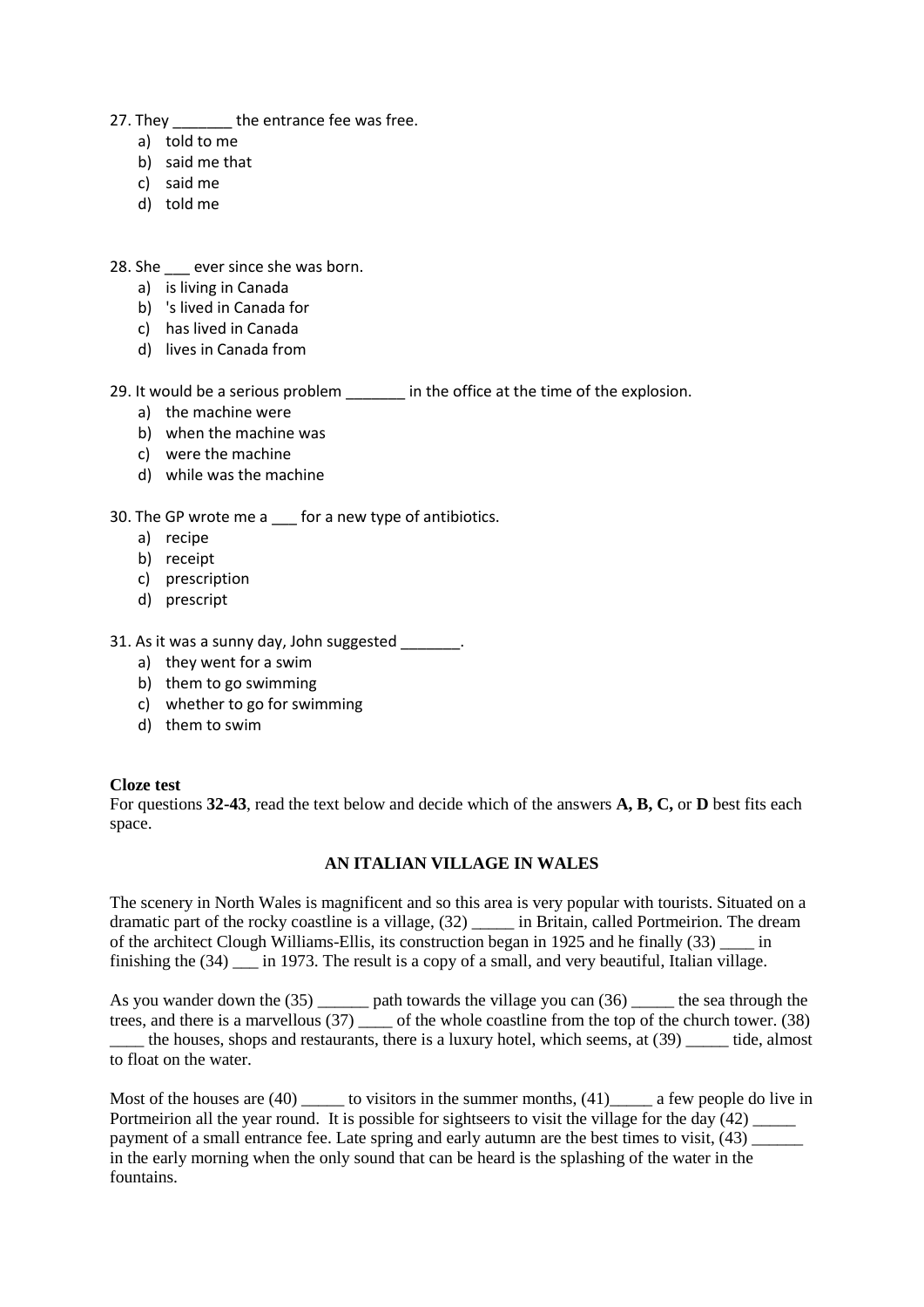| 32 | A single       | B unique           | C particular     | D only       |
|----|----------------|--------------------|------------------|--------------|
| 33 | A succeeded    | B managed          | C resulted       | D achieved   |
| 34 | A task         | <b>B</b> attempt   | C effort         | D labour     |
| 35 | curling        | B winding          | C rolling        | D waving     |
| 36 | A glimpse      | B glance           | C look           | D catch      |
| 37 | A display      | <b>B</b> view      | $C$ sight        | D outlook    |
| 38 | A As well      | <b>B</b> More than | C In addition to | D Apart      |
| 39 | A complete     | B big              | C maximum        | D high       |
| 40 | A charged      | B paid             | C let            | D borrowed   |
| 41 | A although     | B otherwise        | C even           | D despite    |
| 42 | $A$ in         | B over             | C from           | D on         |
| 43 | A particularly | <b>B</b> exactly   | C precisely      | D distinctly |

#### **Reading comprehension**

You are going to read a newspaper article about a triathlete. **For questions 44-50**, choose the answer **A, B, C** or **D** which you think fits best according to the text.

# **TEENAGER WITH A TASTE FOR ENDURANCE**

WANTED:

Sports-mad training partner for triathlete, preferably female. Chance to work with potential Olympic champion. Should be extremely keen on distance running (regular 15km sessions), distance swimming (addiction to winter training in cold rivers useful) and distance cycling (love of 100km an advantage). Ability to do all three without a rest essential.

The triathlon promises to be one of the most popular Olympic sports. Recently it has drawn huge crowds fascinated (and horrified) by athletes swimming 1500m, cycling 40km, then running 10km without stopping. Great for those watching, maybe, but what makes the triathletes want to punish their bodies so much? And what makes an attractive 17-year-old, with excellent academic results, give up everything for the doubtful pleasure it offers?

Melanie Sears has not yet learnt those often-repeated phrases about personal satisfaction, mental challenge and higher targets that most athletes automatically use when asked similar questions. ʻYou swim for 1500m, then run out of the water and jump on your bike, still wet. Of course, then you freeze. When the 40km cycle ride is over, you have to run 10km, which is a long way when you're feeling exhausted. But it's great fun, and all worth it in the end,' she says.

Melanie entered her first triathlon at 14. ʻI won the junior section – but then I was the only junior taking part. It seemed so easy that I was waving at my team-mates as I went round.' Full of confidence, she entered the National Championships, and although she had the second fastest swim and the fastest run, she came nowhere. ʻI was following this man and suddenly we came to the sea. We realised then that we had gone wrong. I ended up cycling 20km too far. I cried all the way through the running.'

But she did not give up and she is determined that she never will. ʻSometimes I wish I could stop, because then the pain would be over, but I am afraid that if I let myself stop just once, I would be tempted to do it again.' Such <b>doggedness</b> draws admiration from Steve Trew, the sport's director of coaching. ʻI've just been testing her fitness,' he says, ʻand she worked so hard on the running machine that it finally threw her off and into a wall. She had given it everything, but whereas most people step off when they realise they can't go any further, she just kept on.'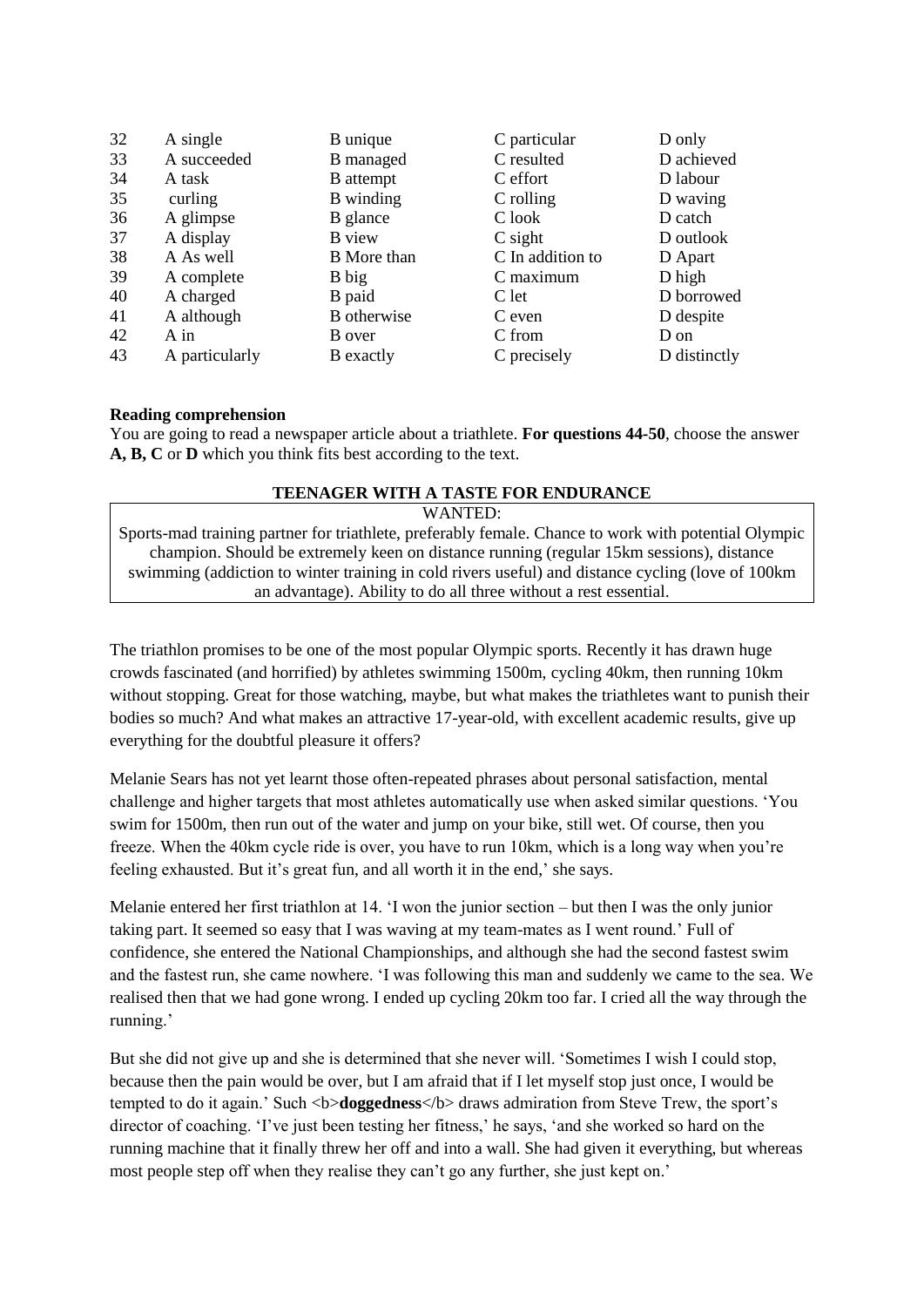Melanie was the top junior in this year's European Triathlon Championships, finishing 13<sup>th</sup>. 'I was almost as good as the top three in swimming and running, but much slower at cycling. That's why I'm working very hard at it.' She is trying to talk her long-suffering parents, who will carry the ₤1,300 cost of her trip to New Zealand for this year's World Championships, into buying a ₤2,000 bike (ʻIt's a special deal, with £1,000 off') so she can try national 25 km and 100 km races later this year.

But there is another price to pay. Her punishing training sessions have made her a bit of a recluse. ʻI don't have a social life,' she says, ʻI'm not a party animal anyway. After two hours' hard swimming on Friday nights, I just want to go to sleep. But I phone and write to the other girls in the team.' What does she talk about? Boys? Clothes? ʻNo, what sort of times they are achieving.'

Where will all this single-mindedness end? Melanie has tried other events. She has had a go at the triathlon ʻsprint', for example, where you only have to swim 750m, cycle 20km and run 5km. She wants to enter even tougher events than the triathlon. ʻThe big trouble is, I have no one of my age to train with,' she says. Funny, that.

44. What is the purpose of the advertisement in the first paragraph?

- A to encourage people to take up the triathlon
- B to explain why the triathlon is becoming more popular
- C to describe how difficult the triathlon is
- D to criticise people who do the triathlon

45. How does Melanie differ from other athletes, according to the writer?

- A Her personality is not like theirs.
- B Her aims are different from theirs.
- C She worries less than they do.
- D She expresses herself differently.

46. What upset Melanie during the National Championships?

- A She was tricked by another competitor.
- B She realised she couldn't cycle as fast as she thought.
- C She felt that she had let her team-mates down.
- D She made a mistake during a part of the race.

47. What is meant by Melanie's <b>**doggedness**</b>?

- A She continues despite all difficulties.
- B She feels less pain than most people.
- C She knows her own limits.
- D She likes to please her coach.

48. What is Melanie trying to persuade her parents to do?

- A let her compete in longer races
- B buy a special bike for her
- C pay for her to go to New Zealand
- D give her half the cost of the bike

49. What does Melanie say about her relationships with her team-mates?

- A She only discusses the triathlon with them.
- B She would like to see them more often.
- C She dislikes discussing boys or clothes with them.
- D She thinks they find her way of life strange.